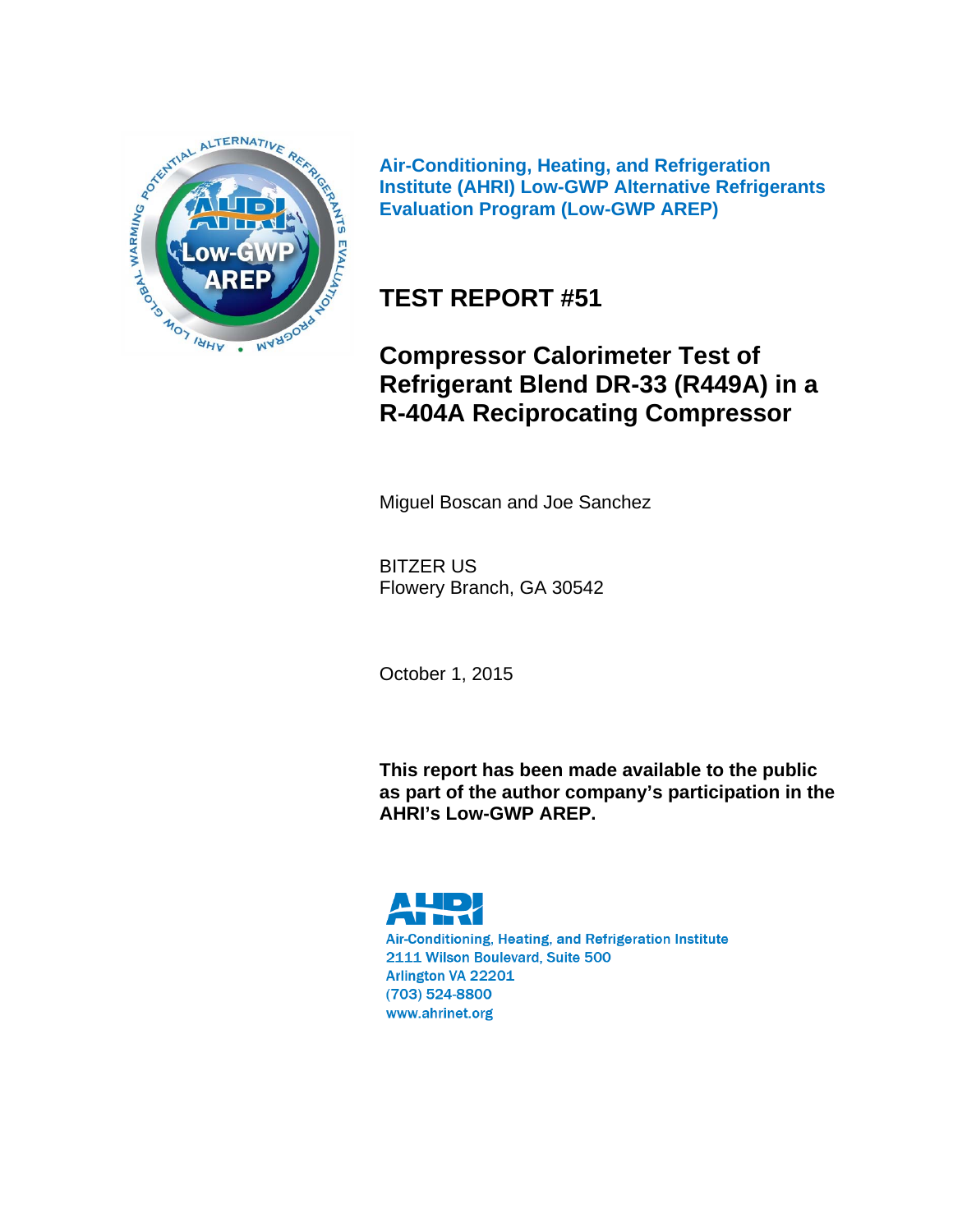List of Tested Refrigerant's Compositions (Mass %) R449A | R32/R125/R134a/R1234yf (24/25/26/25)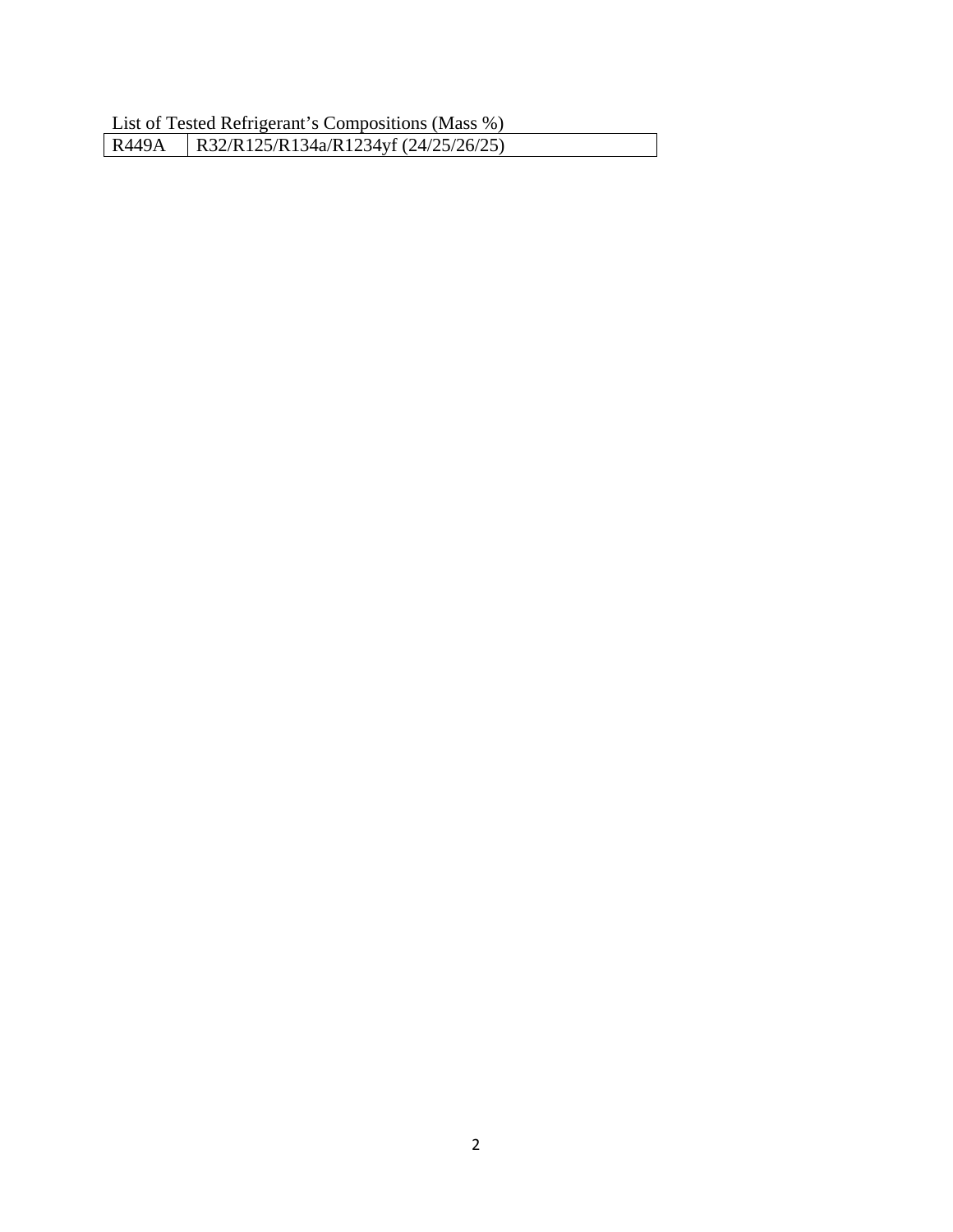### **Table of Contents**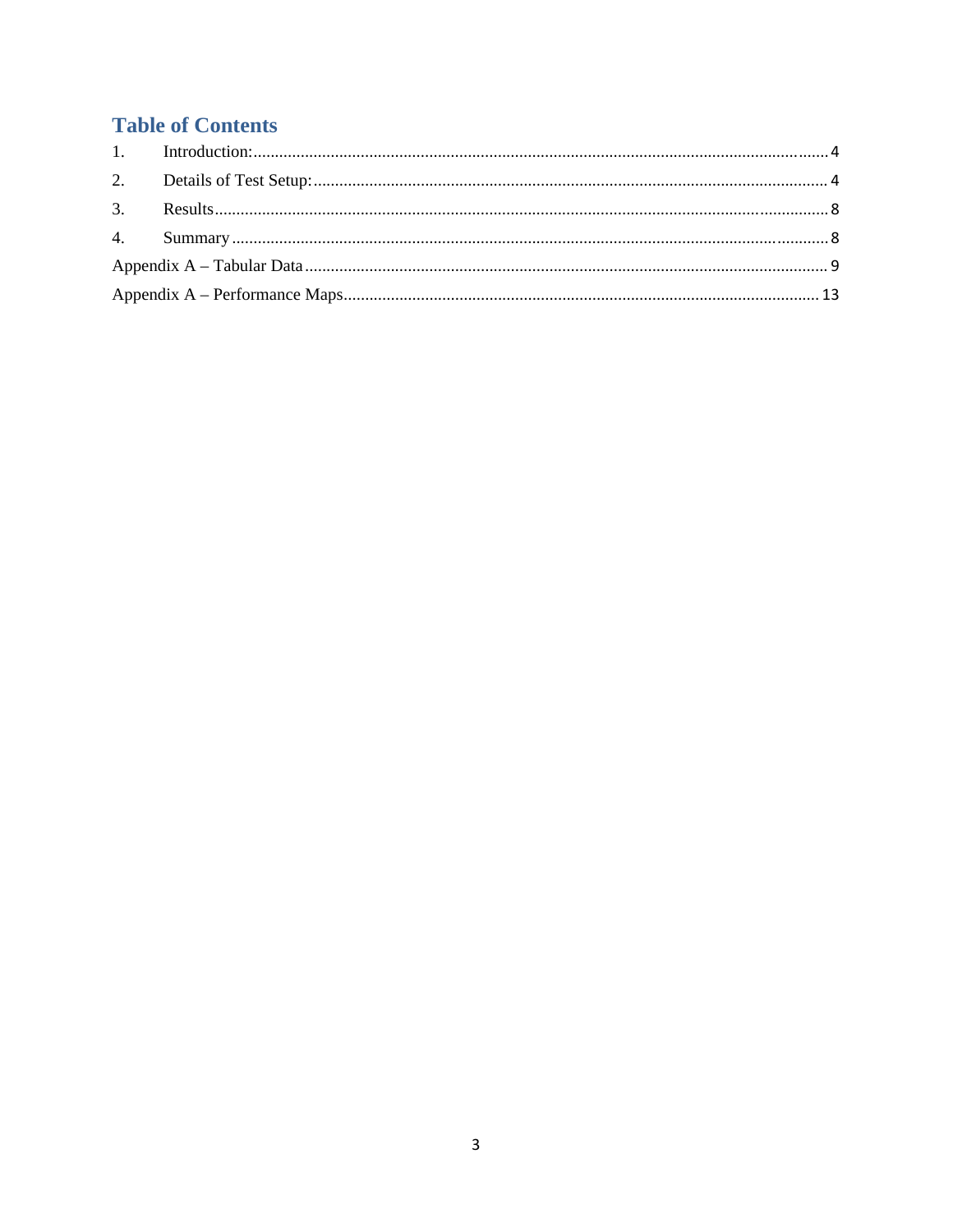#### **Introduction**

This report provides the performance results for R449A as an alternative to R404A. These tests were conducted in January of 2014 at BITZER's lab facility in Schkeuditz, Germany in accordance with the testing standard DIN 13771-1: 2003. The refrigerant data source is ASEREP v3.5.0.

#### **Details of Test Setup**

- Description of Test Refrigerant-Lubricant and Charge
	- Refrigerant or Refrigerant Blend tested / Charge
		- o R449A (GWP 1397) / 55.1lb (25 kg) Not optimized
		- o R404A (GWP 3992) / 55.1lb (25 kg) Not optimized
	- Lubricant:
		- o BSE 32 (Solest 31-HE)
		- o Viscosity 32.7 cST @ 40 °C
		- o No modifications
- Description of Compressor
	- Semi-hermetic reciprocating compressor
	- Standard compressor No modification
	- BITZER m/n: 4GE-23-40P, s/n: 1678812036 (ID TE-10: B5-6.XXII)
	- Nameplate rating: 380-420v, 50Hz, 97/158 LRA, 2984 CFH, 1450RPM
	- Airflow required  $(Y/N)$ : No
	- Compressor operating conditions during test (Table 1):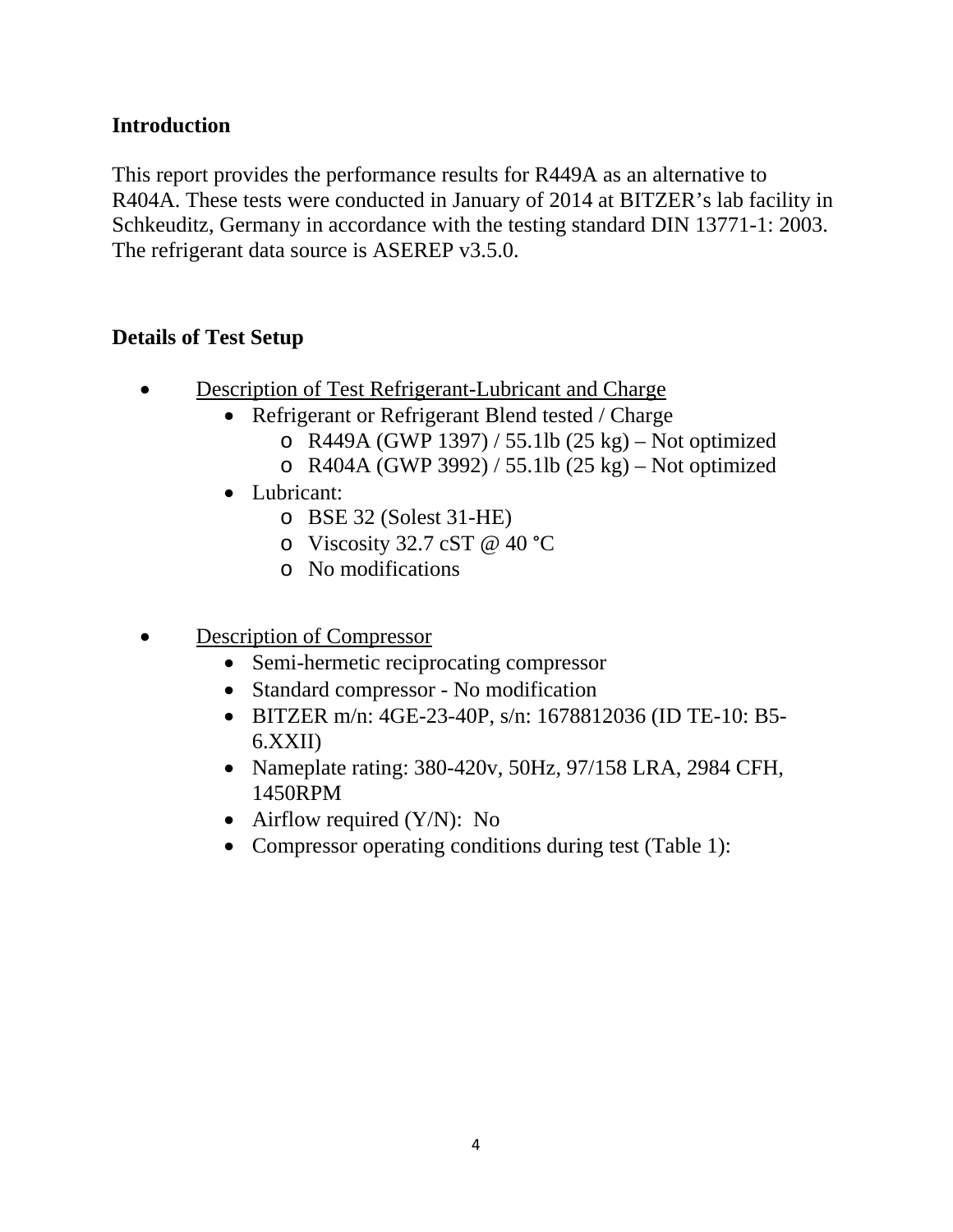|           | Ambient<br>Temperature<br>DIN 12900: 2005 |              | <b>Saturated Suction</b><br>Temperature |       | <b>Suction Pressure</b> |             | <b>Return Gas</b><br>Temperature |             | Saturated<br>Condensing<br>Temperature |        | <b>Discharge Pressure</b> |  |
|-----------|-------------------------------------------|--------------|-----------------------------------------|-------|-------------------------|-------------|----------------------------------|-------------|----------------------------------------|--------|---------------------------|--|
| $\circ$ F | $^{\circ}$ C                              | $^{\circ}$ F | $^{\circ}$ C                            | psia  | <b>Bar</b>              | $\degree$ F | $^{\circ}$ C                     | $\degree$ F | $^{\circ}$ C                           | psia   | <b>Bar</b>                |  |
| 89.6      | 32                                        | 41           | 5                                       | 81.17 | 5.60                    | 68          | 20                               | 104         | 40                                     | 224.06 | 15.45                     |  |
| 89.6      | 32                                        | 32           | $\mathbf 0$                             | 68.66 | 4.73                    | 68          | 20                               | 68          | 20                                     | 129.32 | 8.92                      |  |
| 89.6      | 32                                        | 32           | $\mathbf 0$                             | 68.66 | 4.73                    | 68          | 20                               | 104         | 40                                     | 224.06 | 15.45                     |  |
| 89.6      | 32                                        | 23           | $-5$                                    | 57.67 | 3.98                    | 68          | 20                               | 68          | 20                                     | 129.32 | 8.92                      |  |
| 89.6      | 32                                        | 23           | $-5$                                    | 57.67 | 3.98                    | 68          | 20                               | 104         | 40                                     | 224.06 | 15.45                     |  |
| 89.6      | 32                                        | 23           | $-5$                                    | 57.67 | 3.98                    | 68          | 20                               | 140         | 60                                     | 364.97 | 25.16                     |  |
| 89.6      | 32                                        | 14           | $-10$                                   | 48.09 | 3.32                    | 68          | 20                               | 113         | 45                                     | 254.40 | 17.54                     |  |
| 89.6      | 32                                        | 14           | $-10$                                   | 48.09 | 3.32                    | 68          | 20                               | 140         | 60                                     | 364.97 | 25.16                     |  |
| 89.6      | 32                                        | $-4$         | $-20$                                   | 32.63 | 2.25                    | 68          | 20                               | 68          | 20                                     | 129.32 | 8.92                      |  |
| 89.6      | 32                                        | $-4$         | $-20$                                   | 32.63 | 2.25                    | 68          | 20                               | 104         | 40                                     | 224.06 | 15.45                     |  |
| 89.6      | 32                                        | $-4$         | $-20$                                   | 32.63 | 2.25                    | 68          | 20                               | 140         | 60                                     | 364.97 | 25.16                     |  |
| 89.6      | 32                                        | $-31$        | $-35$                                   | 16.99 | 1.17                    | 68          | 20                               | 68          | 20                                     | 129.32 | 8.92                      |  |
| 89.6      | 32                                        | $-31$        | $-35$                                   | 16.99 | 1.17                    | 68          | 20                               | 104         | 40                                     | 224.06 | 15.45                     |  |
| 89.6      | 32                                        | $-40$        | $-40$                                   | 13.37 | 0.92                    | 32          | 0                                | 104         | 40                                     | 224.06 | 15.45                     |  |
| 89.6      | 32                                        | $-49$        | $-45$                                   | 10.39 | 0.72                    | $-13$       | $-25$                            | 104         | 40                                     | 224.06 | 15.45                     |  |
| 89.6      | 32                                        | $-49$        | $-45$                                   | 10.39 | 0.72                    | 68          | 20                               | 68          | 20                                     | 129.32 | 8.92                      |  |

# Table 1: Compressor Operating Condition (R449A Dew Point)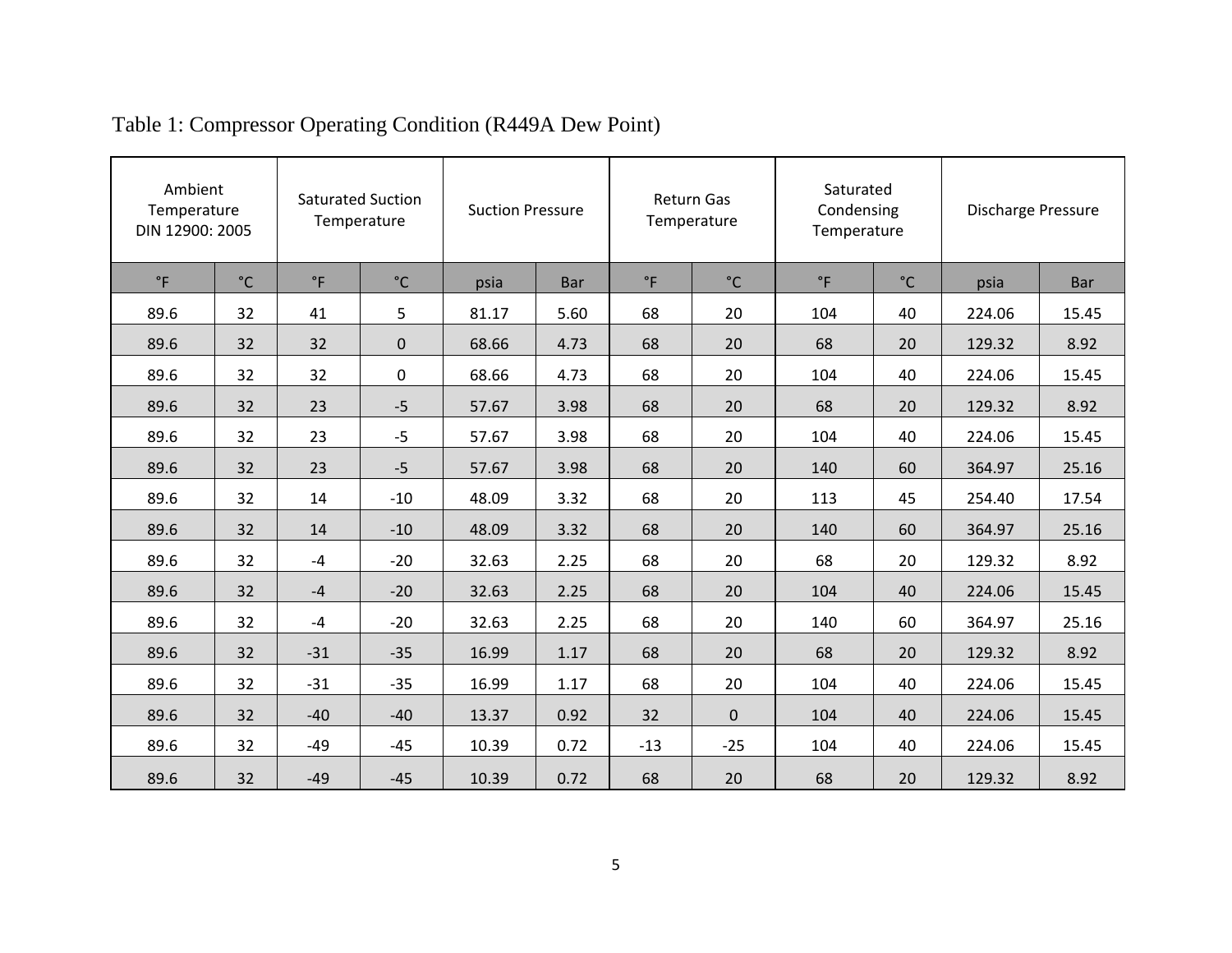- Description and Size of Test Loop
	- Test Loop Diagram (Figure 1)
		- i. Measurement System E according to DIN 13771-1 2003

p

• Instrumentation Information (Table 2)

Figure 1: Test Loop Diagram





Legend

- 1 Subcooler
- 2 Condenser
- 3 Flow meter
- 4 Compressor
- 5 Expansion valve
- 6 Evaporator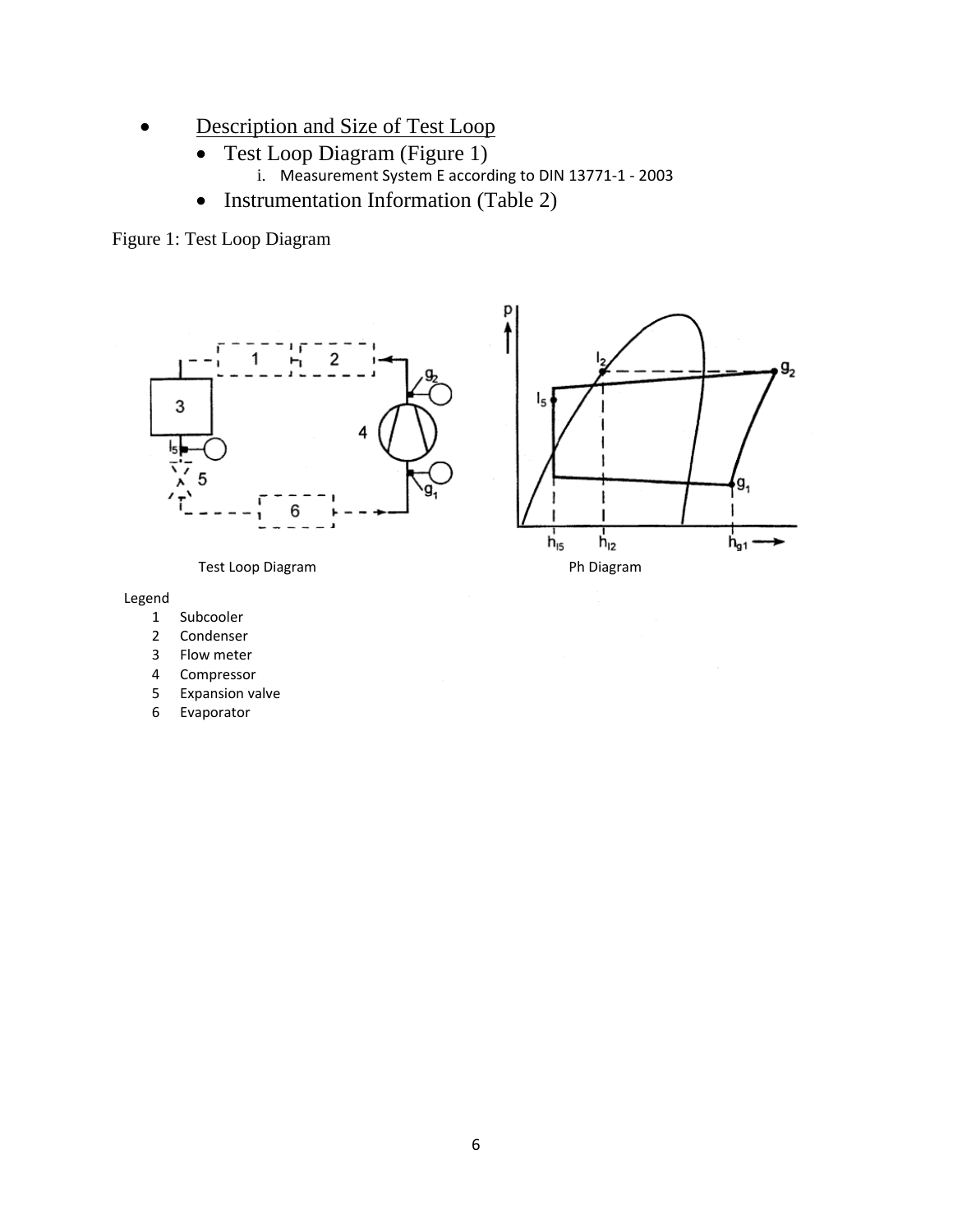## Table 2: Instrumentation Information and Accuracy

| <b>Reference description</b>        | <b>Standard</b>                     | <b>TEK-10</b><br>ID No.<br>(Test Equipment no) | <b>Type of measuring</b><br>device | accuracy class<br>$(DIN 13771-1 - 2003)$ | full scale |
|-------------------------------------|-------------------------------------|------------------------------------------------|------------------------------------|------------------------------------------|------------|
| pg1                                 | DIN 13771-1 - 2003                  | ND6-1/032                                      | Pressure transducer                | ± 1%                                     | 10 bara    |
| pg2                                 | DIN 13771-1 - 2003                  | ND6-1/034                                      | Pressure transducer                | ±1%                                      | 32 bara    |
| qm                                  | DIN 13771-1 - 2003                  | MZ6-1-005                                      | Massflowmeter                      | ± 1%                                     | 90 kg/min  |
| ta                                  | DIN 13771-1 - 2003                  | PT6-1/036                                      | <b>PT100</b>                       | ± 0,3 K                                  | 50 °C      |
| tga                                 | DIN 13771-1 - 2003                  | PT6-1/038                                      | <b>PT100</b>                       | ± 0,3 K                                  | 70 °C      |
| pl5 - Eingang Expansionseinrichtung | DIN 13771-1 - 2003                  | ND6-1/035                                      | Pressure transducer                | ±1%                                      | 32 bara    |
| TI5 - Eingang Expansionseinrichtung | DIN 13771-1 - 2003                  | PT6-1/037                                      | PT100                              | ± 0,3 K                                  | 90 °C      |
| Pa                                  | DIN 13771-1 - 2003                  | LM6-1/009                                      | Wattmeter                          | ± 0,5%                                   | 50 kW      |
| U                                   | DIN 13771-1 - 2003<br><b>BITZER</b> | LM6-1/009                                      | Wattmeter                          | ± 0,5%                                   | 400 V      |
| Fa                                  | DIN 13771-1 - 2003<br><b>BITZER</b> | LM6-1/009                                      | Wattmeter                          | ± 0.5 %                                  | 50 Hz      |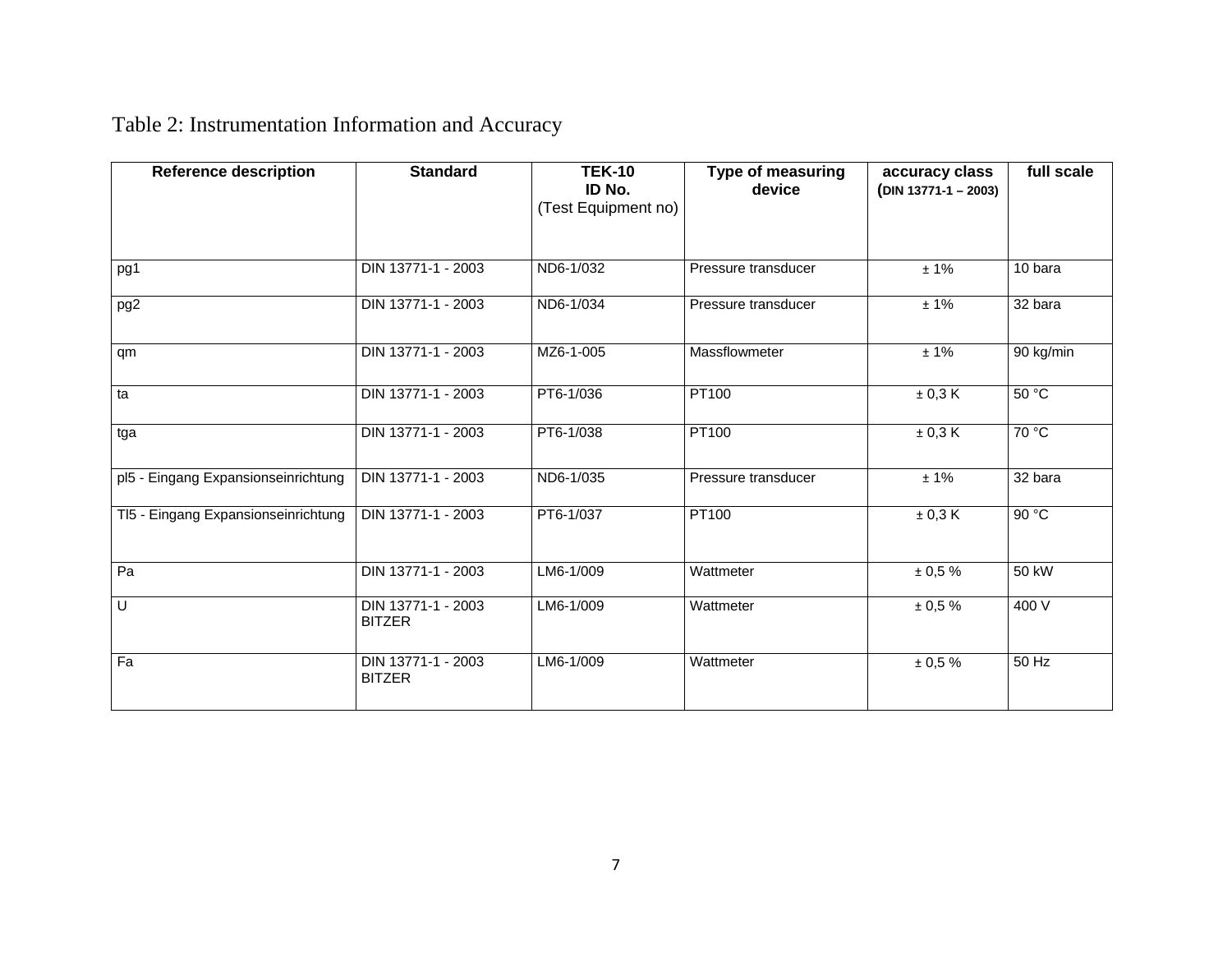#### **Results**

"*All compressor tests are performed at a refrigerant's dew point temperature for suction and discharge pressure conditions. This does not have an impact on comparing compressor performance between two or more refrigerants that do not exhibit temperature glide. However, when refrigerants exhibit temperature glide, it is important to note that actual systems operate closer to the mid-point condition. When comparing compressor performance of one refrigerant with glide to another refrigerant without glide, or comparing two refrigerants with significantly different glides, comparison at pressures corresponding to the mid-point of the temperature glide rather than the dew point will yield results that are more representative of actual operation in a system."* 

Table 3 shows the deviation in capacity, power, COP and discharge temperature of R449A compared to R404A. The tests were conducted at a saturated suction temperature between  $0^{\circ}$ C and  $-45^{\circ}$ C and a saturated condensing temperature between 20°C and 60°C with a 20°C return gas temperature and 0°K subcooling.

| Refrigerant  |                                  | Capacity          | Power            | <b>COP</b>        | Discharge<br>Temperature |
|--------------|----------------------------------|-------------------|------------------|-------------------|--------------------------|
| <b>R449A</b> | Over Entire<br><b>Test Range</b> | $-19\%$ to $+5\%$ | $-16\%$ to $-10$ | $-4\%$ to $+17\%$ | $+9\%$ to $+17\%$        |
|              | Average                          | $-7.4\%$          | $-13.4%$         | $+6.8\%$          | $+13%$                   |

Table 3: Performance of R449A compared to R404A

Appendix A provides the result of the tests in tabular form. Appendix B provides the coefficients for the 10-coefficient polynomial equation. Also included in Appendix B are performance and comparative plots for capacity, power and COP.

The typical temperature glide for R449A is  $5^{\circ}$ K (9 $^{\circ}$ R); R404A is 0.7 $^{\circ}$ K (1.2 $^{\circ}$ R).

#### **Summary**

As the saturated suction temperature drops, the compressor capacity of R449A decreases when compared to R404A. The decrease in the required input power for R449A is greater than the corresponding decrease in capacity resulting in generally higher COPs for R449A. The discharge temperature for R449A is consistently higher than that of R404A.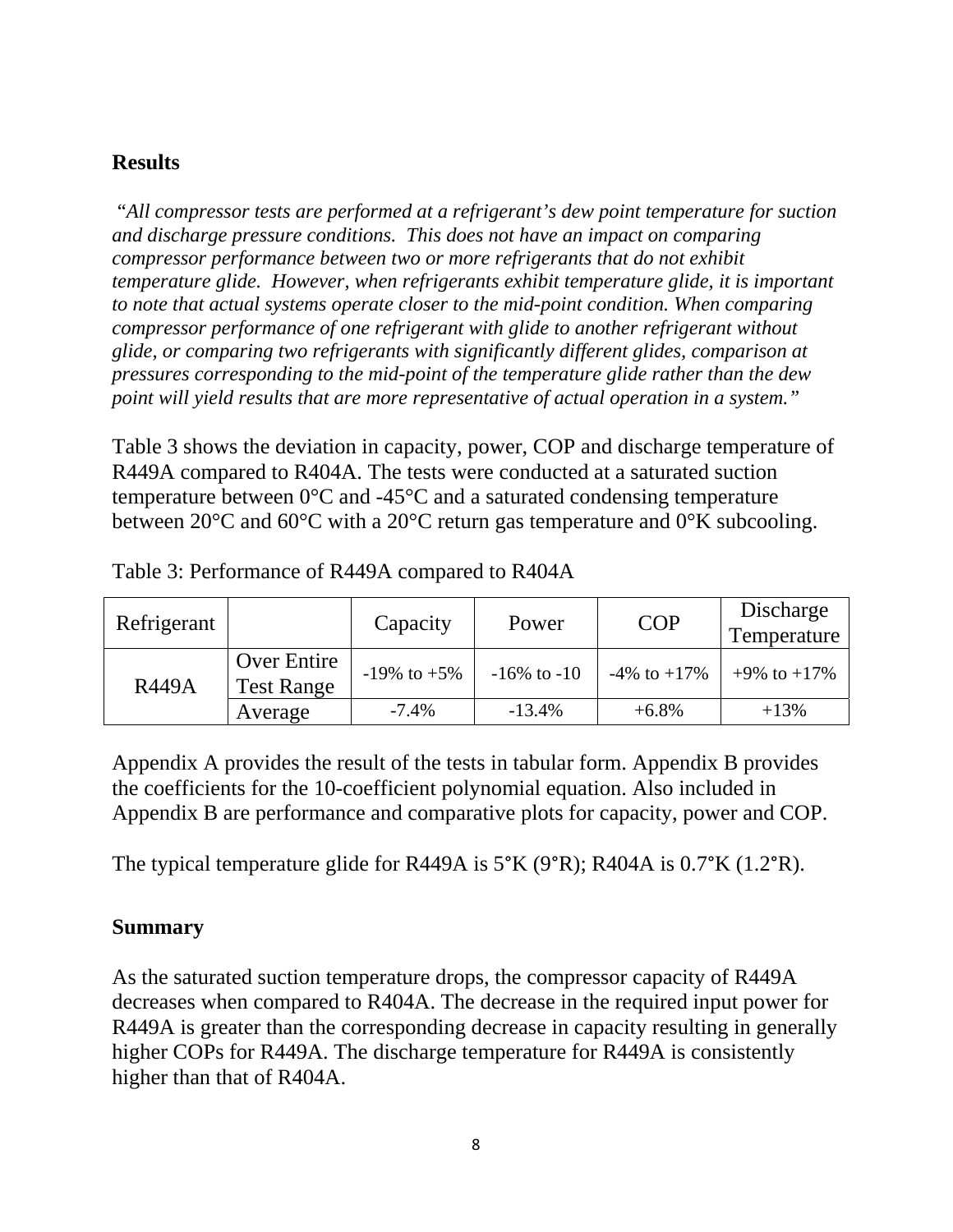## **Appendix A – Tabular Data**

| Amb          | <b>SST</b>   | <b>RGT</b>   | <b>SCT</b>   | <b>DGT</b>   | <b>SH</b>    | <b>SC</b>     | Cooling<br>Capacity | Amps | Mass<br>flow | Power | <b>COP</b> | <b>COP</b><br>Ratio | Freq |
|--------------|--------------|--------------|--------------|--------------|--------------|---------------|---------------------|------|--------------|-------|------------|---------------------|------|
| $^{\circ}$ C | $^{\circ}$ C | $^{\circ}$ C | $^{\circ}$ C | $^{\circ}$ C | $^{\circ}$ C | $\mathcal{C}$ | W                   | A    | kg/hr        | W     | W/W        |                     | Hz   |
| 32           | $\mathbf{0}$ | 20           | 20.0         | 56.1         | 20           | $\mathbf{0}$  | 87444               | 23.2 | 1623         | 12937 | 6.76       | 1.08                | 50   |
| 32           | $\Omega$     | 20           | 40.0         | 81.1         | 20           | 0             | 68297               | 32.5 | 1511         | 19289 | 3.54       | 1.10                | 50   |
| 32           | $-5$         | 20           | 20.0         | 64.5         | 25           | $\mathbf{0}$  | 71844               | 23.1 | 1321         | 12857 | 5.59       | 1.05                | 50   |
| 32           | $-5$         | 20           | 40.0         | 89.3         | 25           | 0             | 55901               | 30.6 | 1224         | 18075 | 3.09       | 1.08                | 50   |
| 32           | $-5$         | 20           | 60.0         | 118.0        | 25           | $\mathbf{0}$  | 39000               | 37.6 | 1091         | 22595 | 1.73       | 1.17                | 50   |
| 32           | $-10$        | 20           | 45.0         | 105.1        | 30           | 0             | 41869               | 29.9 | 959          | 17649 | 2.37       | 1.08                | 50   |
| 32           | $-10$        | 20           | 60.0         | 126.5        | 30           | $\mathbf{0}$  | 31569               | 33.8 | 872          | 20188 | 1.56       | 1.16                | 50   |
| 32           | $-20$        | 20           | 20.0         | 88.7         | 40           | $\mathbf 0$   | 37710               | 20.3 | 681          | 10823 | 3.48       | 1.03                | 50   |
| 32           | $-20$        | 20           | 40.0         | 115.2        | 40           | $\mathbf{0}$  | 29103               | 24.0 | 624          | 13680 | 2.13       | 1.05                | 50   |
| 32           | $-20$        | 20           | 60.0         | 143.0        | 40           | $\mathbf 0$   | 19387               | 26.2 | 527          | 15145 | 1.28       | 1.14                | 50   |
| 32           | $-35$        | 20           | 20.0         | 118.9        | 55           | $\mathbf 0$   | 17384               | 16.5 | 312          | 7872  | 2.21       | 0.97                | 50   |
| 32           | $-35$        | 20           | 40.0         | 144.7        | 55           | 0             | 12237               | 17.1 | 259          | 8508  | 1.44       | 1.00                | 50   |
| 32           | $-40$        | $\mathbf{0}$ | 40.0         | 149.9        | 40           | $\mathbf{0}$  | 8207                | 15.6 | 191          | 7245  | 1.13       | 0.98                | 50   |
| 32           | $-45$        | $-25$        | 40.0         | 149.8        | 20           | $\mathbf 0$   | 4941                | 14.0 | 133          | 5745  | 0.86       | 0.99                | 50   |
| 32           | $-45$        | 20           | 20.0         | 140.0        | 65           | $\mathbf{0}$  | 9271                | 14.0 | 165          | 5733  | 1.62       | 0.96                | 50   |

Table A1: R449A Test Results (Dew Point – SI Units)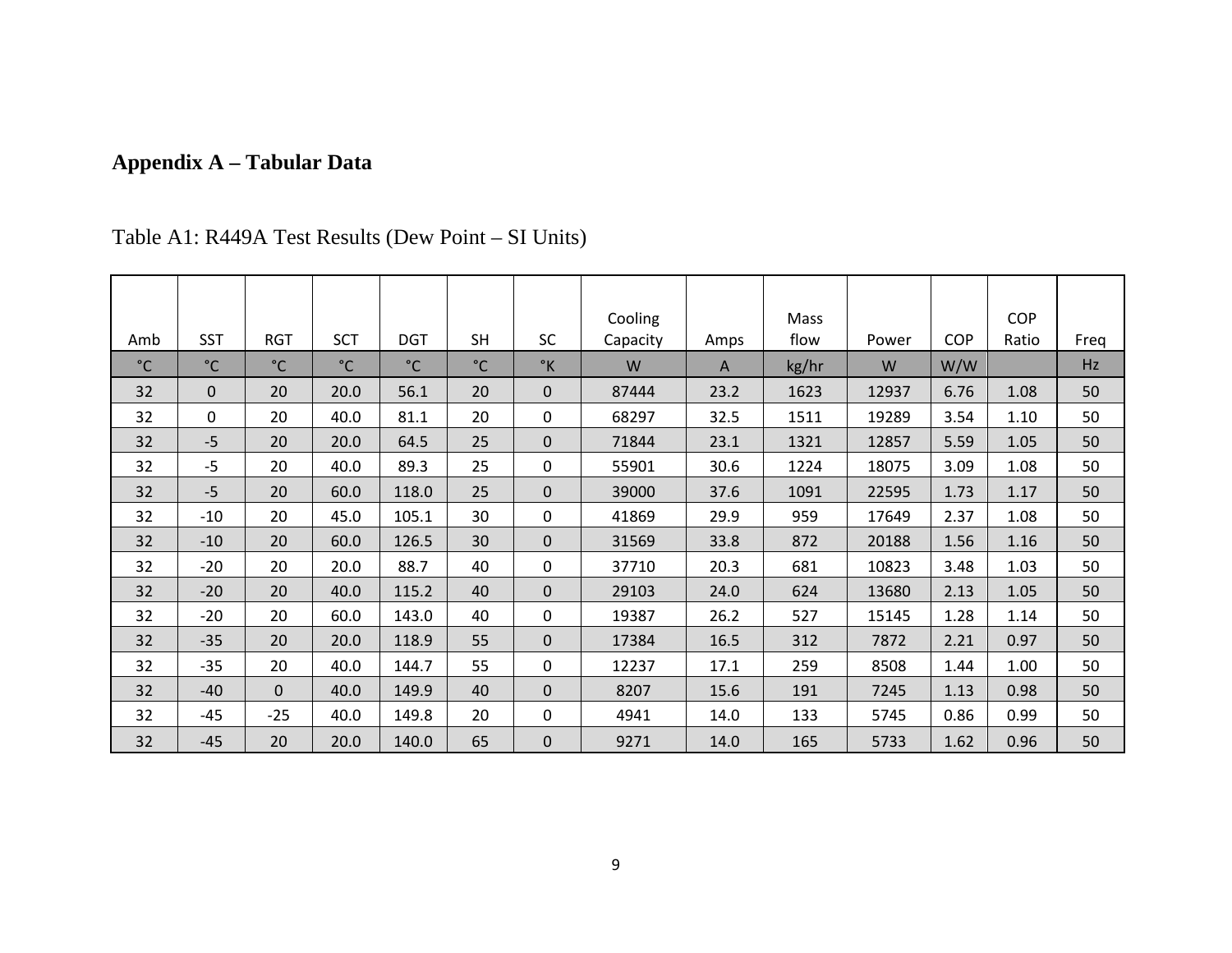|              |              |              |             |             |             |              | Cooling  |      | <b>Mass</b> |       |          | EER   |      |
|--------------|--------------|--------------|-------------|-------------|-------------|--------------|----------|------|-------------|-------|----------|-------|------|
| Amb          | <b>SST</b>   | <b>RGT</b>   | <b>SCT</b>  | <b>DGT</b>  | <b>SH</b>   | <b>SC</b>    | Capacity | Amps | flow        | Power | EER      | Ratio | Freq |
| $^{\circ}$ F | $^{\circ}$ F | $^{\circ}$ F | $\degree$ F | $\degree$ F | $\degree$ F | $^{\circ}$ F | Btu/hr   | A    | lbm/hr      | W     | btu/hr-W |       | Hz   |
| 89.6         | 32           | 68           | 68.0        | 133.0       | 36          | $\Omega$     | 298566   | 23.2 | 3578        | 12937 | 23.08    | 1.08  | 50   |
| 89.6         | 32           | 68           | 104.0       | 178.0       | 36          | $\Omega$     | 233191   | 32.5 | 3331        | 19289 | 12.09    | 1.10  | 50   |
| 89.6         | 23           | 68           | 68.0        | 148.1       | 45          | $\Omega$     | 245302   | 23.1 | 2912        | 12857 | 19.08    | 1.05  | 50   |
| 89.6         | 23           | 68           | 104.0       | 192.7       | 45          | $\Omega$     | 190867   | 30.6 | 2698        | 18075 | 10.56    | 1.08  | 50   |
| 89.6         | 23           | 68           | 140.0       | 244.4       | 45          | $\Omega$     | 133160   | 37.6 | 2405        | 22595 | 5.89     | 1.17  | 50   |
| 89.6         | 14           | 68           | 113.0       | 221.2       | 54          | $\Omega$     | 142956   | 29.9 | 2114        | 17649 | 8.10     | 1.08  | 50   |
| 89.6         | 14           | 68           | 140.0       | 259.7       | 54          | $\Omega$     | 107788   | 33.8 | 1922        | 20188 | 5.34     | 1.16  | 50   |
| 89.6         | $-4$         | 68           | 68.0        | 191.7       | 72          | $\Omega$     | 128756   | 20.3 | 1501        | 10823 | 11.90    | 1.03  | 50   |
| 89.6         | $-4$         | 68           | 104.0       | 239.4       | 72          | $\Omega$     | 99368    | 24.0 | 1376        | 13680 | 7.26     | 1.05  | 50   |
| 89.6         | $-4$         | 68           | 140.0       | 289.4       | 72          | $\Omega$     | 66194    | 26.2 | 1162        | 15145 | 4.37     | 1.14  | 50   |
| 89.6         | $-31$        | 68           | 68.0        | 246.0       | 99          | $\Omega$     | 59355    | 16.5 | 688         | 7872  | 7.54     | 0.97  | 50   |
| 89.6         | $-31$        | 68           | 104.0       | 292.5       | 99          | $\Omega$     | 41782    | 17.1 | 571         | 8508  | 4.91     | 1.00  | 50   |
| 89.6         | $-40$        | 32           | 104.0       | 301.8       | 72          | $\Omega$     | 28022    | 15.6 | 421         | 7245  | 3.87     | 0.98  | 50   |
| 89.6         | $-49$        | $-13$        | 104.0       | 301.6       | 36          | $\Omega$     | 16870    | 14.0 | 293         | 5745  | 2.94     | 0.99  | 50   |
| 89.6         | $-49$        | 68           | 68.0        | 284.0       | 117         | $\Omega$     | 31655    | 14.0 | 364         | 5733  | 5.52     | 0.96  | 50   |

Table A2: R449A Test Results (Dew Point – IP Units)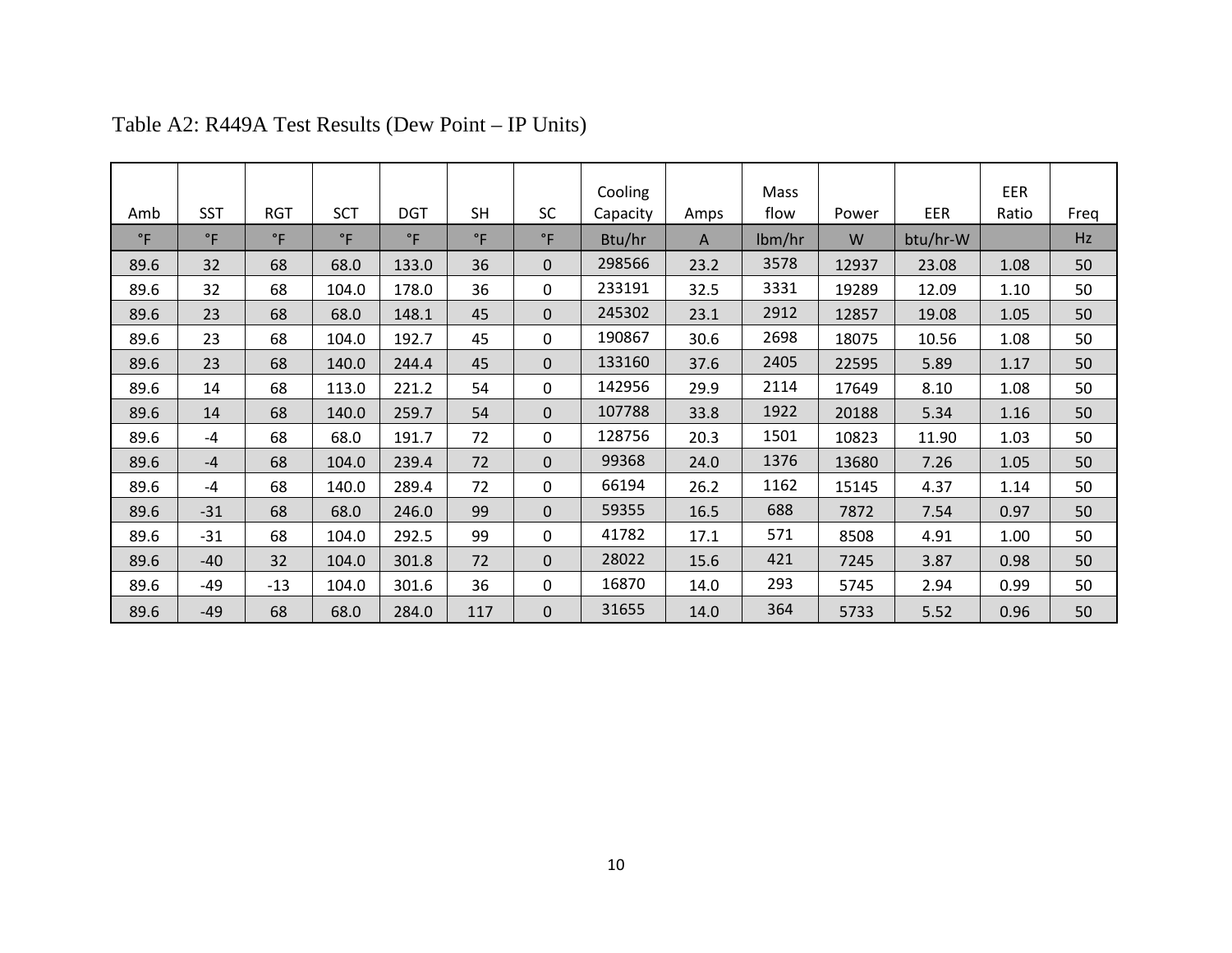|              |              |              |              |              |              |               | Cooling  |      | Mass  |       |            | <b>COP</b> |      |
|--------------|--------------|--------------|--------------|--------------|--------------|---------------|----------|------|-------|-------|------------|------------|------|
| Amb          | <b>SST</b>   | <b>RGT</b>   | <b>SCT</b>   | <b>DGT</b>   | <b>SH</b>    | <b>SC</b>     | Capacity | Amps | flow  | Power | <b>COP</b> | Ratio      | Freq |
| $^{\circ}$ C | $^{\circ}$ C | $^{\circ}$ C | $^{\circ}$ C | $^{\circ}$ C | $^{\circ}$ C | $\mathcal{C}$ | W        | A    | kg/hr | W     | W/W        |            | Hz   |
| 32           | $\Omega$     | 20           | 20.0         | 51.7         | 20           | $\Omega$      | 94538    | 26.4 | 2172  | 15112 | 6.26       | 1.08       | 50   |
| 32           | $\mathbf 0$  | 20           | 40.0         | 73.6         | 20           | $\mathbf 0$   | 69906    | 36.2 | 2009  | 21677 | 3.22       | 1.10       | 50   |
| 32           | $-5$         | 20           | 20.0         | 58.0         | 25           | $\Omega$      | 78275    | 25.5 | 1779  | 14764 | 5.30       | 1.05       | 50   |
| 32           | $-5$         | 20           | 40.0         | 80.0         | 25           | 0             | 58100    | 34.3 | 1648  | 20382 | 2.85       | 1.08       | 50   |
| 32           | $-5$         | 20           | 60.0         | 103.4        | 25           | $\mathbf 0$   | 37107    | 41.5 | 1485  | 25152 | 1.48       | 1.17       | 50   |
| 32           | $-10$        | 20           | 45.0         | 92.3         | 30           | 0             | 43650    | 33.6 | 1311  | 19943 | 2.19       | 1.08       | 50   |
| 32           | $-10$        | 20           | 60.0         | 109.4        | 30           | $\mathbf 0$   | 30668    | 37.7 | 1208  | 22712 | 1.35       | 1.16       | 50   |
| 32           | $-20$        | 20           | 20.0         | 78.5         | 40           | $\Omega$      | 42717    | 22.8 | 949   | 12611 | 3.39       | 1.03       | 50   |
| 32           | $-20$        | 20           | 40.0         | 100.7        | 40           | $\mathbf{0}$  | 31737    | 27.1 | 874   | 15713 | 2.02       | 1.05       | 50   |
| 32           | $-20$        | 20           | 60.0         | 124.7        | 40           | 0             | 19840    | 30   | 763   | 17689 | 1.12       | 1.14       | 50   |
| 32           | $-35$        | 20           | 20.0         | 102.5        | 55           | $\mathbf{0}$  | 21195    | 18.5 | 464   | 9353  | 2.27       | 0.97       | 50   |
| 32           | $-35$        | 20           | 40.0         | 124.0        | 55           | 0             | 15091    | 19.9 | 409   | 10516 | 1.44       | 1.00       | 50   |
| 32           | $-40$        | $\Omega$     | 40.0         | 116.4        | 40           | $\Omega$      | 10197    | 17.8 | 316   | 8801  | 1.16       | 0.98       | 50   |
| 32           | $-45$        | $-25$        | 40.0         | 114.4        | 20           | 0             | 6233     | 15.9 | 233   | 7185  | 0.87       | 0.99       | 50   |
| 32           | $-45$        | 20           | 20.0         | 126.3        | 65           | $\mathbf{0}$  | 11461    | 15.4 | 250   | 6796  | 1.69       | 0.96       | 50   |

## Table A3: R404A Test Results (Dew Point – SI Units)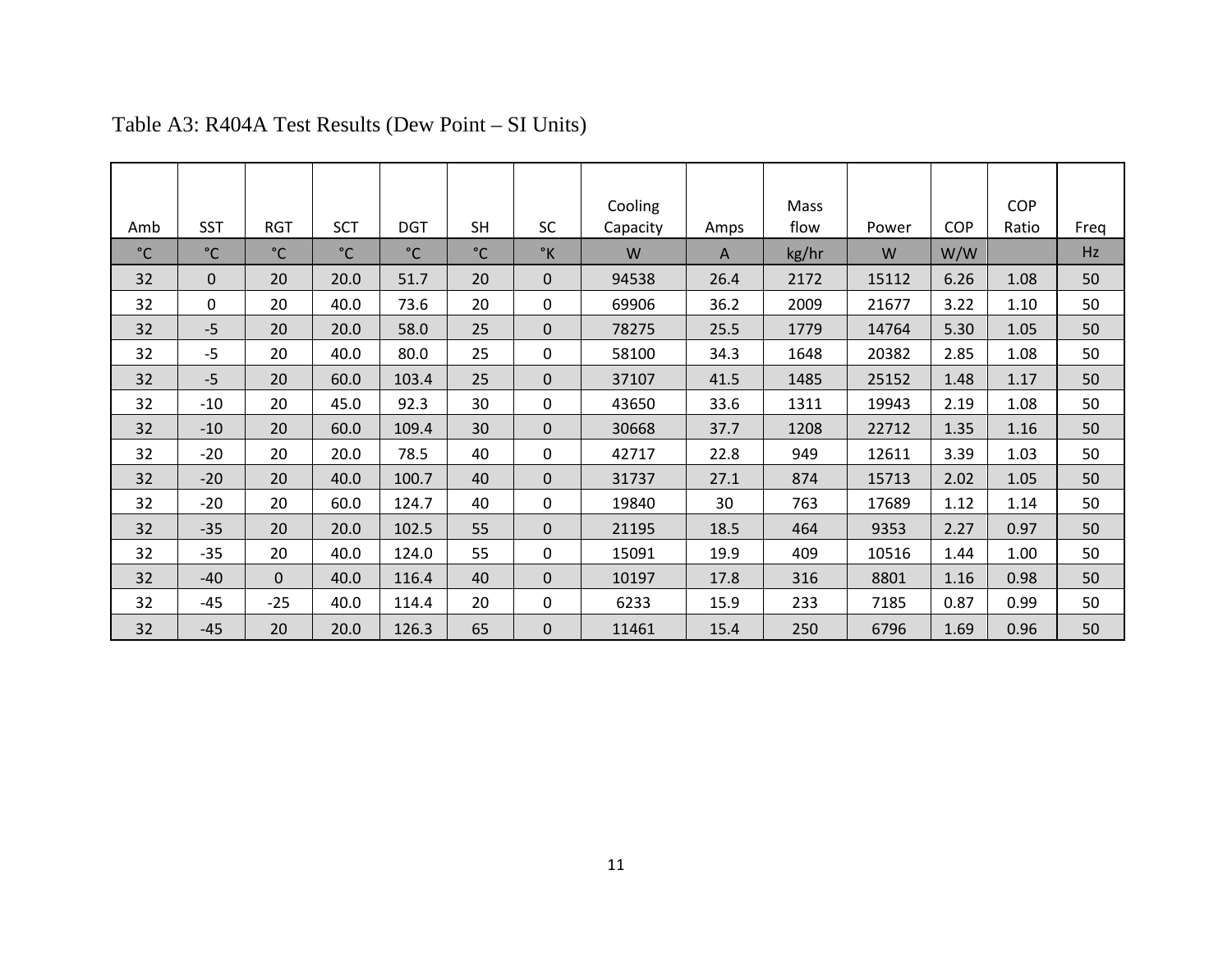|              |             |             |              |             |             |              | Cooling  |      | Mass   |       |          | EER   |      |
|--------------|-------------|-------------|--------------|-------------|-------------|--------------|----------|------|--------|-------|----------|-------|------|
| Amb          | <b>SST</b>  | <b>RGT</b>  | <b>SCT</b>   | <b>DGT</b>  | <b>SH</b>   | <b>SC</b>    | Capacity | Amps | flow   | Power | EER      | Ratio | Freq |
| $^{\circ}$ F | $\degree$ F | $\degree$ F | $^{\circ}$ F | $\degree$ F | $\degree$ F | $^{\circ}$ F | Btu/hr   | A    | lbm/hr | W     | btu/hr-W |       | Hz   |
| 89.6         | 32          | 68          | 68.0         | 125.1       | 36          | $\Omega$     | 322787   | 26.4 | 4789   | 15112 | 21.36    | 1.08  | 50   |
| 89.6         | 32          | 68          | 104.0        | 164.5       | 36          | 0            | 238685   | 36.2 | 4429   | 21677 | 11.01    | 1.10  | 50   |
| 89.6         | 23          | 68          | 68.0         | 136.4       | 45          | $\Omega$     | 267260   | 25.5 | 3923   | 14764 | 18.10    | 1.05  | 50   |
| 89.6         | 23          | 68          | 104.0        | 176.0       | 45          | 0            | 198375   | 34.3 | 3632   | 20382 | 9.73     | 1.08  | 50   |
| 89.6         | 23          | 68          | 140.0        | 218.1       | 45          | $\Omega$     | 126697   | 41.5 | 3275   | 25152 | 5.04     | 1.17  | 50   |
| 89.6         | 14          | 68          | 113.0        | 198.1       | 54          | 0            | 149037   | 33.6 | 2890   | 19943 | 7.47     | 1.08  | 50   |
| 89.6         | 14          | 68          | 140.0        | 228.9       | 54          | $\Omega$     | 104712   | 37.7 | 2664   | 22712 | 4.61     | 1.16  | 50   |
| 89.6         | $-4$        | 68          | 68.0         | 173.3       | 72          | 0            | 145852   | 22.8 | 2092   | 12611 | 11.57    | 1.03  | 50   |
| 89.6         | $-4$        | 68          | 104.0        | 213.3       | 72          | $\Omega$     | 108362   | 27.1 | 1928   | 15713 | 6.90     | 1.05  | 50   |
| 89.6         | $-4$        | 68          | 140.0        | 256.5       | 72          | 0            | 67741.1  | 30   | 1682   | 17689 | 3.83     | 1.14  | 50   |
| 89.6         | $-31$       | 68          | 68.0         | 216.5       | 99          | $\Omega$     | 72367.5  | 18.5 | 1024   | 9353  | 7.74     | 0.97  | 50   |
| 89.6         | $-31$       | 68          | 104.0        | 255.2       | 99          | 0            | 51526.2  | 19.9 | 901    | 10516 | 4.90     | 1.00  | 50   |
| 89.6         | $-40$       | 32          | 104.0        | 241.5       | 72          | $\Omega$     | 34816.3  | 17.8 | 696    | 8801  | 3.96     | 0.98  | 50   |
| 89.6         | $-49$       | $-13$       | 104.0        | 237.9       | 36          | 0            | 21281.8  | 15.9 | 514    | 7185  | 2.96     | 0.99  | 50   |
| 89.6         | $-49$       | 68          | 68.0         | 259.3       | 117         | $\mathbf{0}$ | 39132.1  | 15.4 | 550    | 6796  | 5.76     | 0.96  | 50   |

## Table A4: R404A Test Results (Dew Point – IP Units)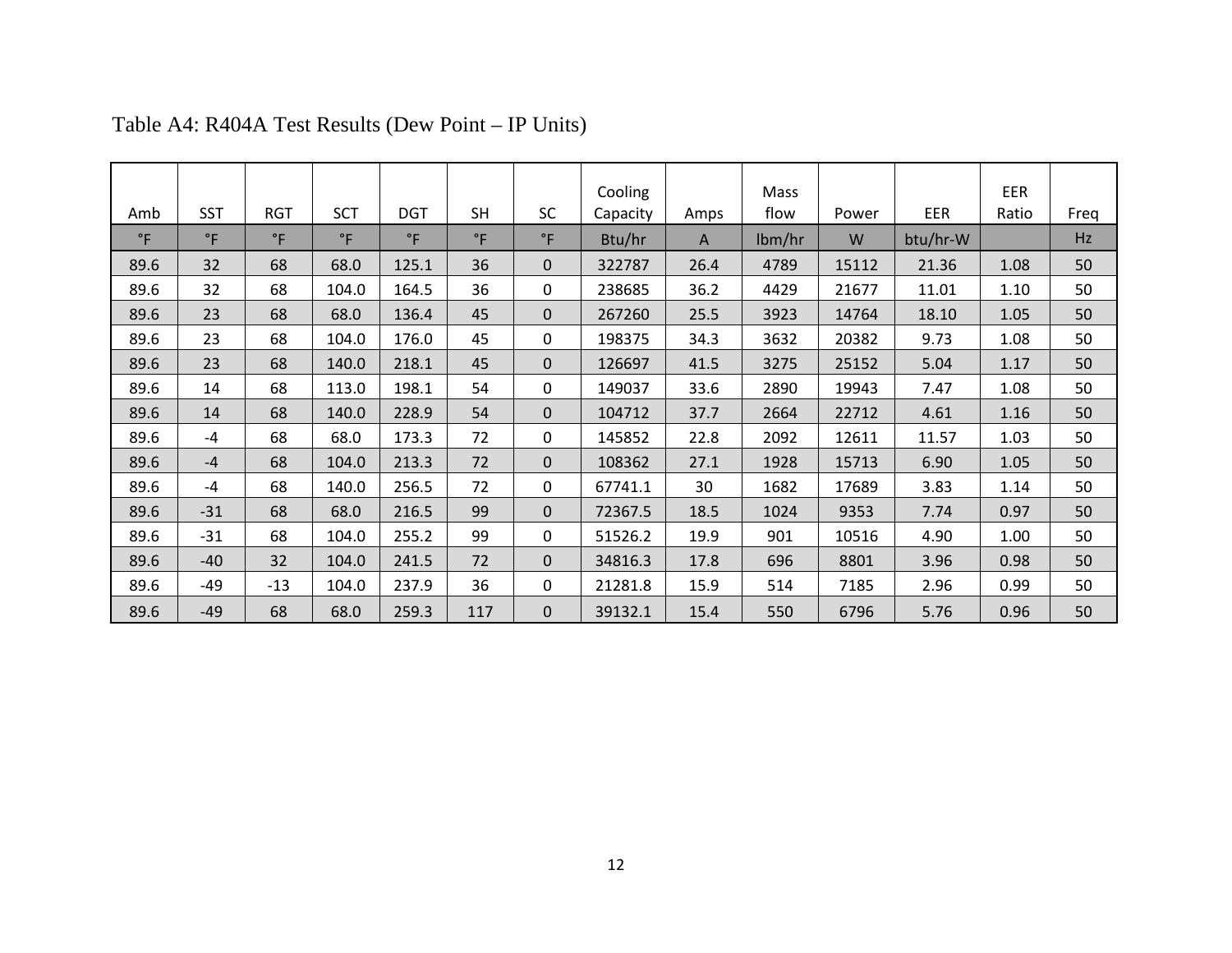#### **Appendix A – Performance Maps**

• 10-Coefficient polynomial equation for each test refrigerant

The coefficient data in Table B1and B2 was derived from BITZER Software v6.4.3 rev1302. The coefficients are based on dew point temperatures, 20°C return gas temperature and 0°K subcooling. These coefficients are only applicable within the standard operating envelope of the compressor.

| Coefficient    | Q(W)       | P(W)       | $m$ (kg/h) | $\mathsf{I}(\mathsf{A})$ |
|----------------|------------|------------|------------|--------------------------|
| c1             | 104753     | 4293.901   | 1678.006   | 10.34852                 |
| c2             | 3800.987   | $-282.185$ | 64.12175   | $-0.45966$               |
| c <sub>3</sub> | $-760.273$ | 460.8356   | $-1.18059$ | 0.618148                 |
| c4             | 48.97549   | $-8.4725$  | 0.948744   | $-0.01412$               |
| c <sub>5</sub> | $-26.6325$ | 14.25441   | $-0.03495$ | 0.022061                 |
| c6             | $-3.71045$ | $-2.14235$ | $-0.07079$ | $-0.00139$               |
| c7             | 0.226687   | $-0.06672$ | 0.005856   | $-0.00013$               |
| c8             | $-0.28111$ | 0.090409   | $-0.00065$ | 0.000173                 |
| c <sub>9</sub> | $-0.04968$ | $-0.0437$  | $-0.00115$ | $-4.35E-05$              |
| c10            | 0.017777   | 0.001964   | 0.00016    | -5.96E-06                |

Table B1: 10-Coefficient for R449A

#### Table B2: 10-Coefficient for R404A

| Coefficient    | Q(W)       | P(W)       | $m$ (kg/h) | $\mathsf{I}(\mathsf{A})$ |
|----------------|------------|------------|------------|--------------------------|
| c1             | 115994     | 5725.46    | 2248.541   | 11.70526                 |
| c2             | 3958.224   | $-269.327$ | 82.29016   | $-0.46386$               |
| c <sub>3</sub> | $-985.271$ | 499.0444   | $-1.58842$ | 0.722848                 |
| c4             | 46.94308   | $-8.14816$ | 1.165699   | $-0.0141$                |
| c <sub>5</sub> | $-32.5123$ | 14.81175   | $-0.05244$ | 0.024414                 |
| c6             | $-3.43912$ | $-2.15205$ | $-0.08729$ | $-0.00194$               |
| c7             | 0.188973   | $-0.05198$ | 0.006806   | $-0.00011$               |
| c8             | $-0.32208$ | 0.1093     | $-0.00086$ | 0.000201                 |
| c <sub>9</sub> | $-0.05602$ | $-0.03392$ | $-0.00135$ | $-4.76E-05$              |
| c10            | 0.010997   | $-0.0015$  | 0.000176   | $-1.05E-05$              |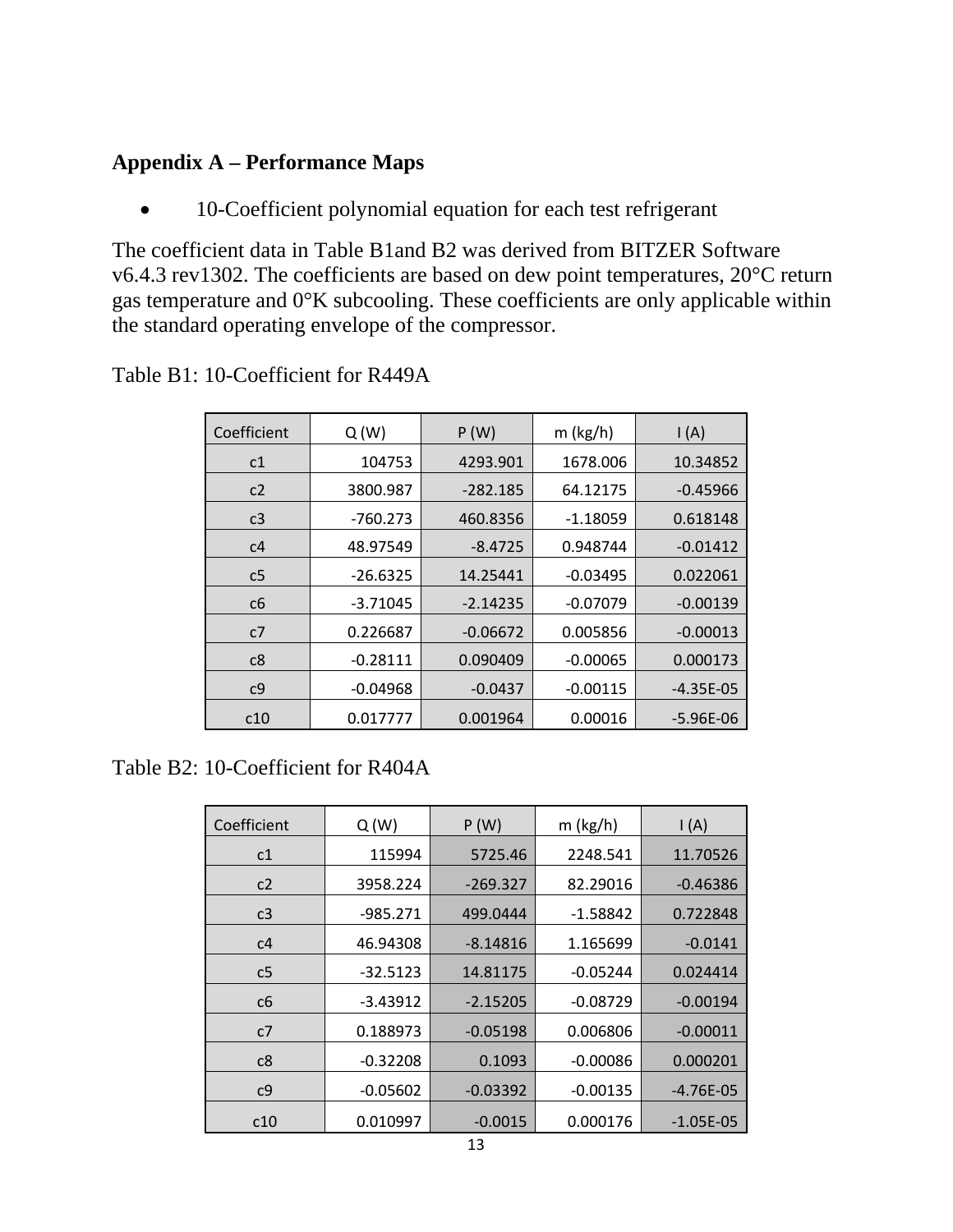

**Figure 2: Capacity for R404A**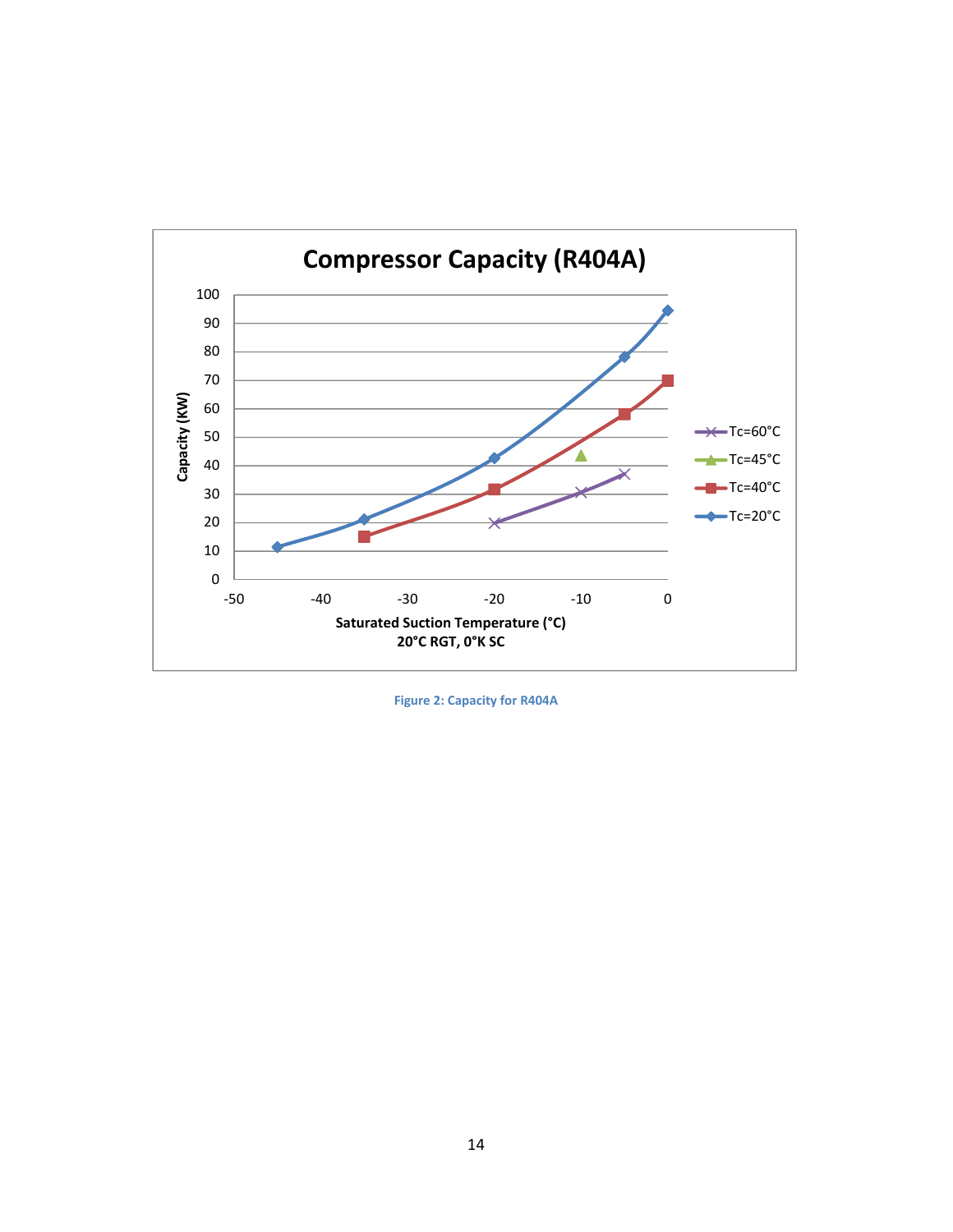

**Figure 3: Power for R404A**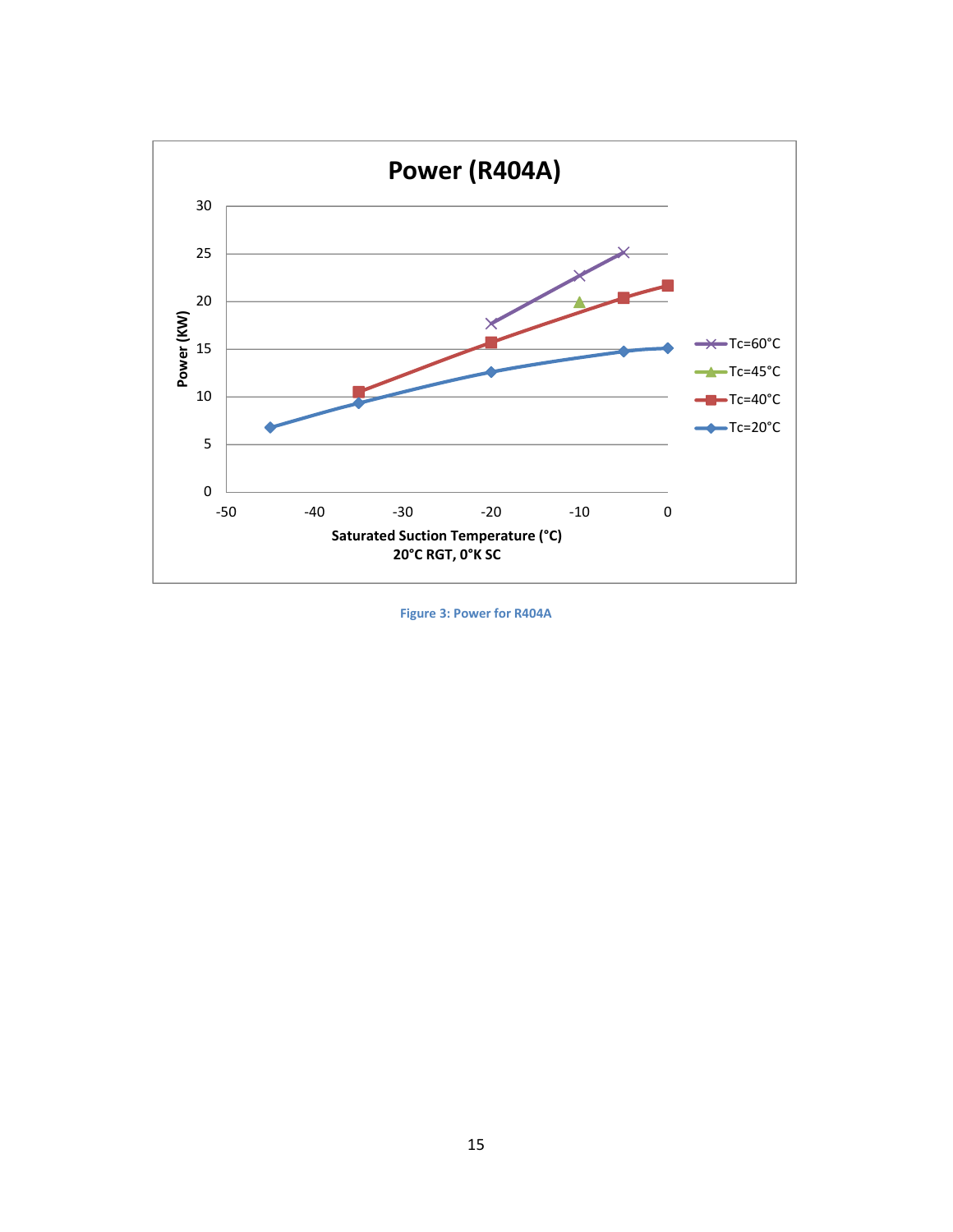

**Figure 4: COP for R404A**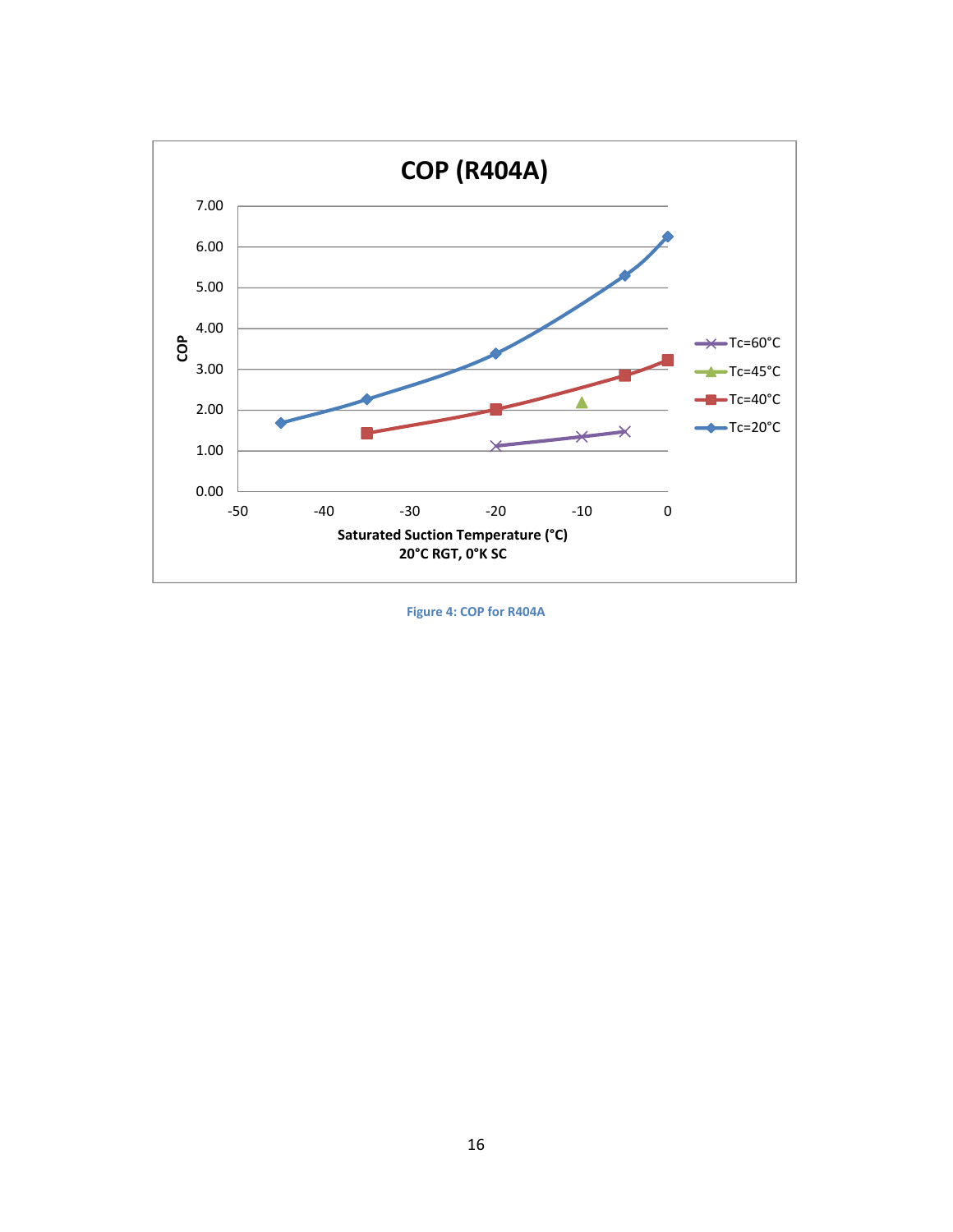

**Figure 5: Capacity for R449A**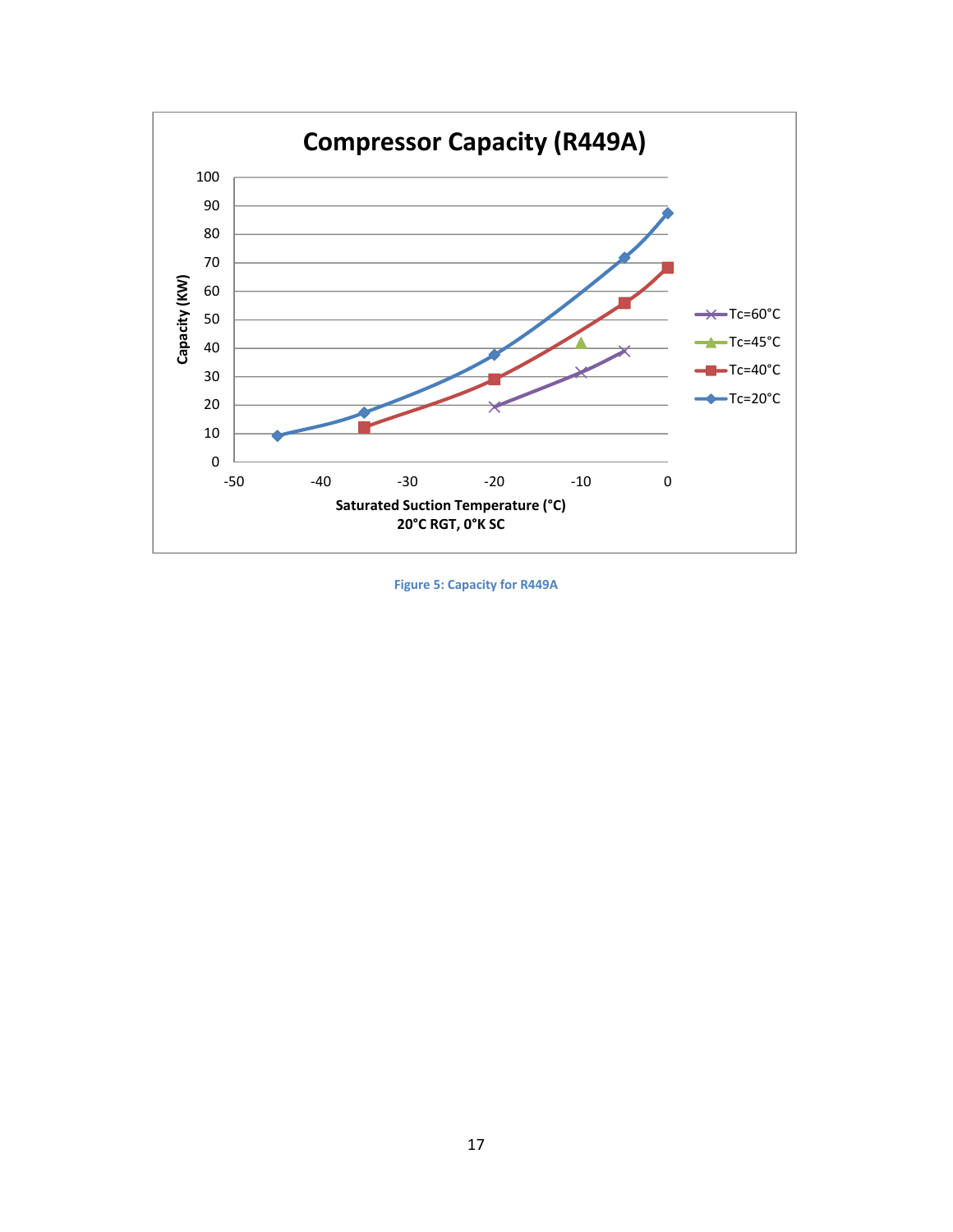

**Figure 6: Power for R449A**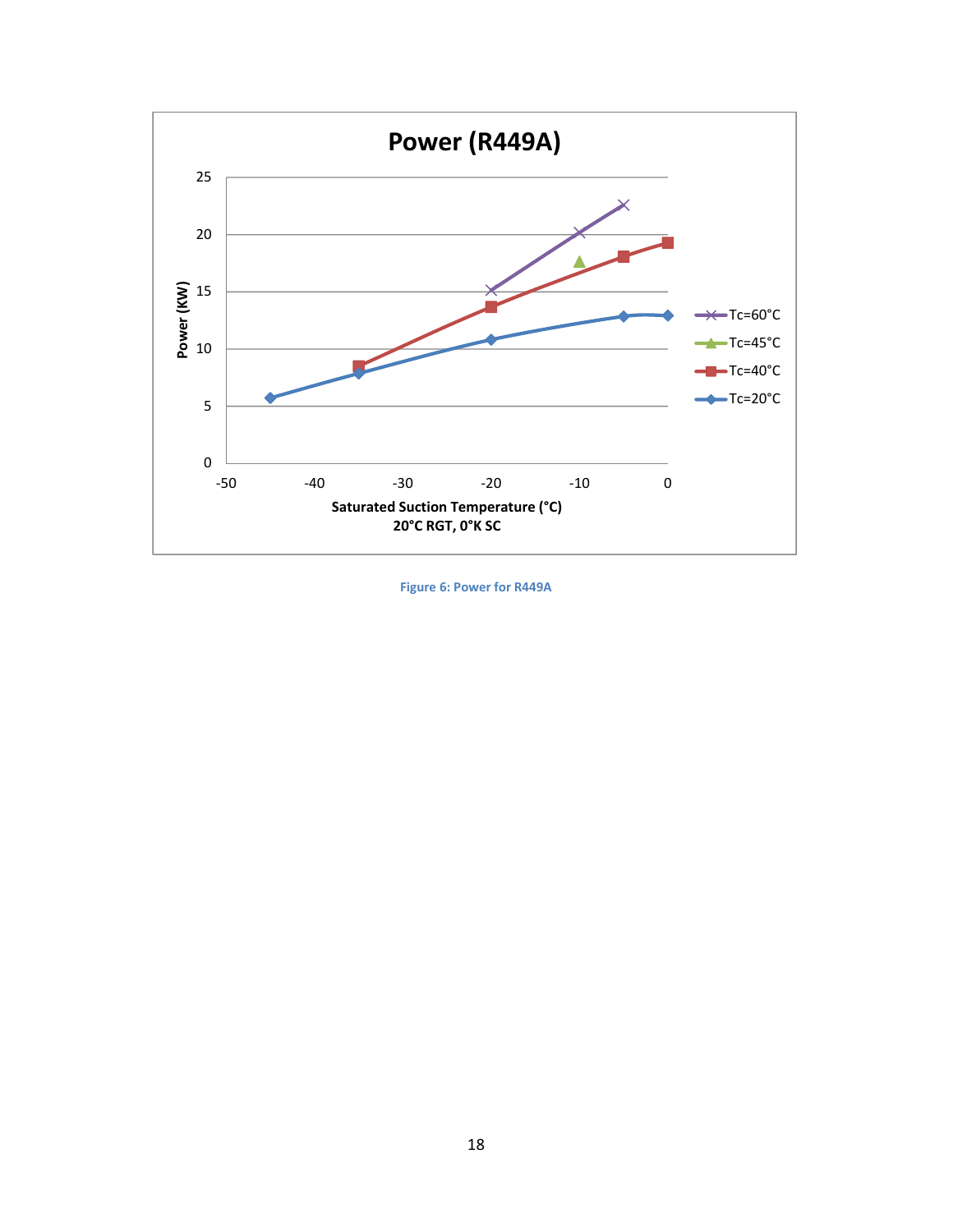

**Figure 7: COP for R449A**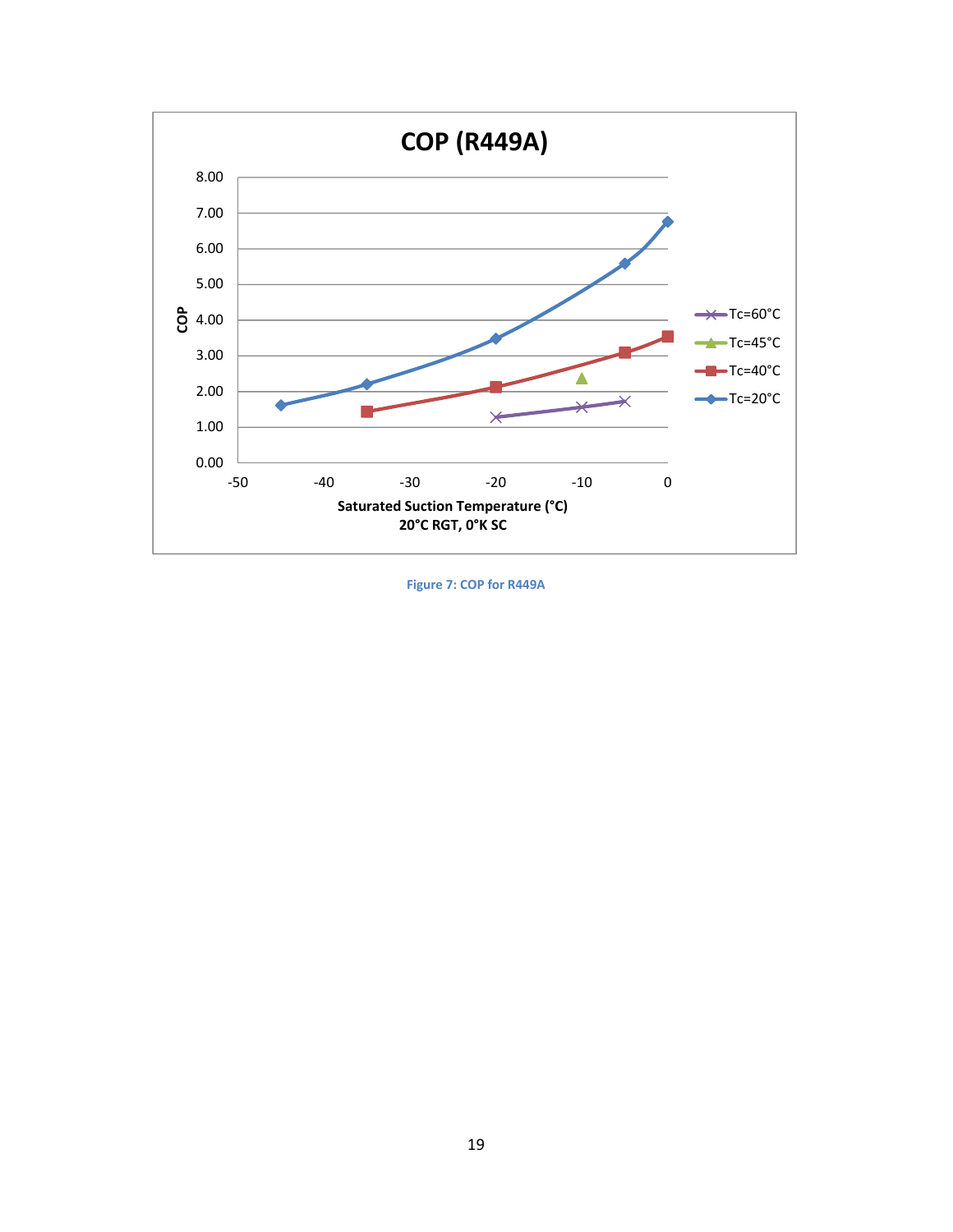### Comparative Analysis



**Figure 8: Capacity R449A/R404A**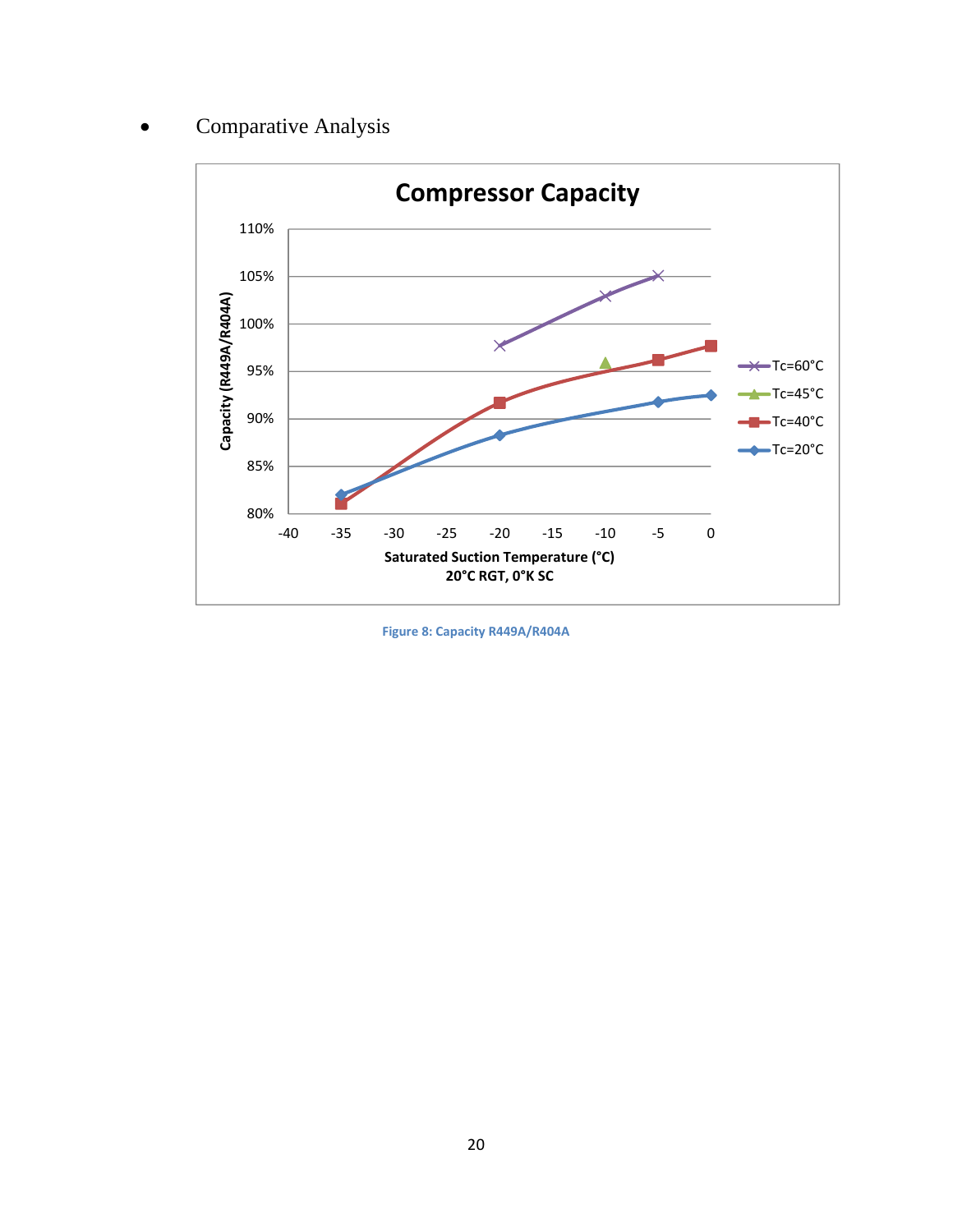

**Figure 9: Power R449A/R404A**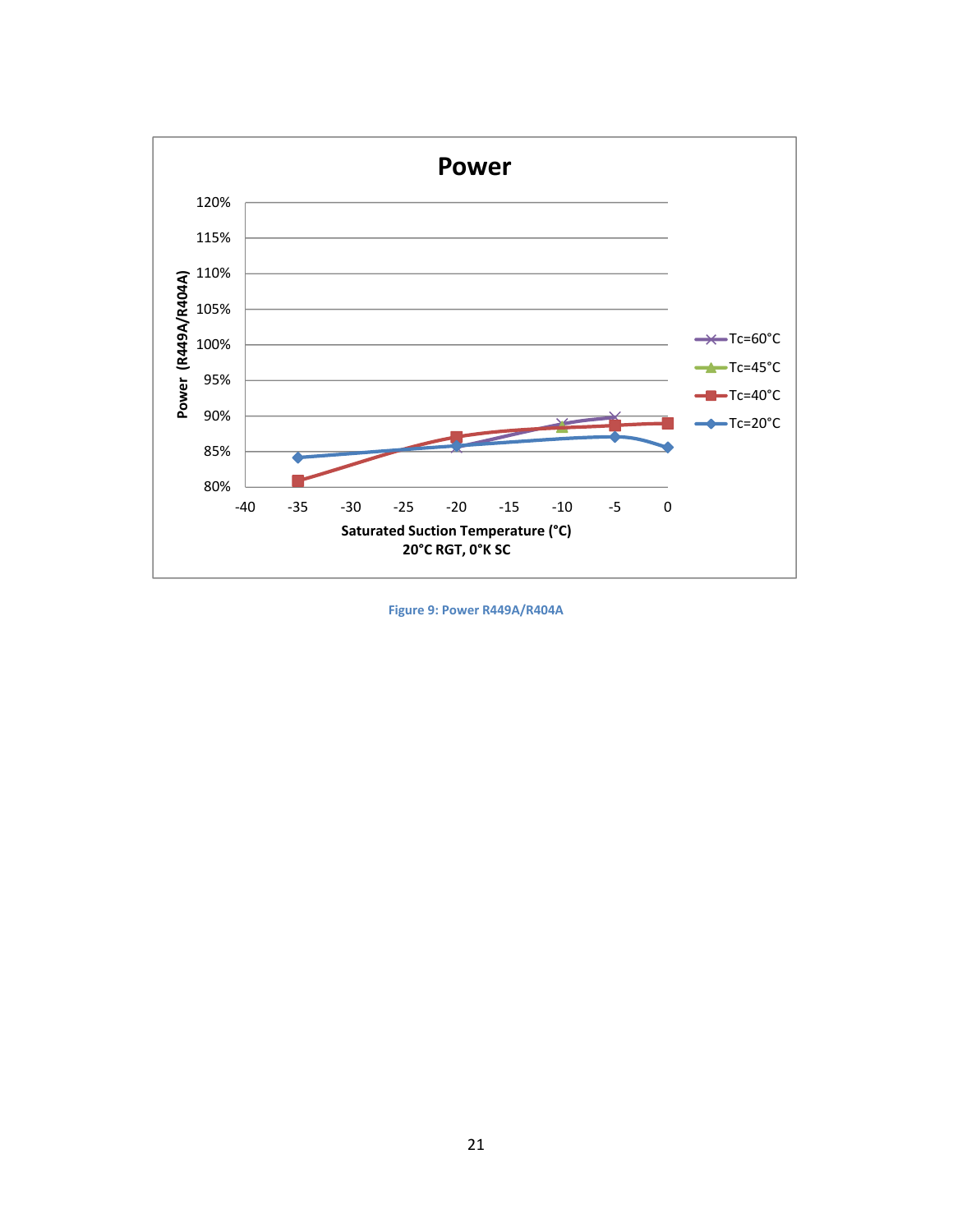

**Figure 10: COP R449A/R404A**